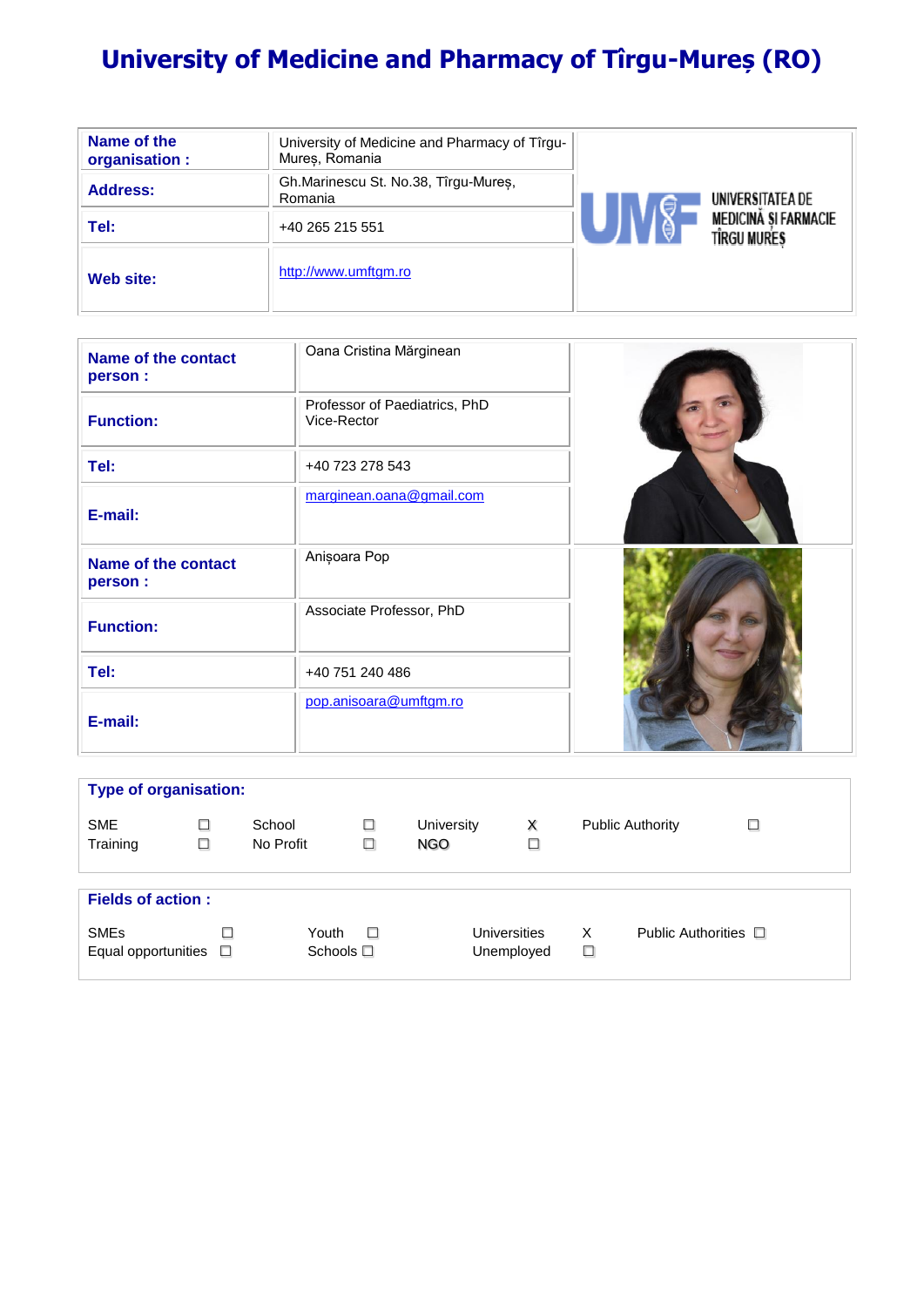### **Description of the organisation**

The University of Medicine and Pharmacy (UMPh) of Tirgu Mures is a public higher education institution with a history of over 70 years of medical education, among the top three medical universities from Romania and the only one with studies in other local languages (Hungarian line), besides international programmes in English. It currently functions with 3 Faculties: Faculty of Medicine, Faculty of Dental Medicine and Faculty of Pharmacy with undergraduate, MA and PhD studies as well as residency and post-graduate medical studies.The following programmes function within the Faculty of Medicine: General Medicine, Nursing, Nutrition and dietetics, Balneo-physiokineto-therapy and Physical Education. The Faculty of Pharmacy includes Pharmacy, Pharmacy Assistant and Medical Cosmetics programmes, whereas Faculty of Dental Medicine includes Dental medicine and Dental Technician programmes. Master studies within the three faculties are: Physical therapy and rehabilitation, Clinical Laboratory, Clinical and Communnity Nurition, Prosthetic technologies and implants, Drug and Environment Quality, Cosmetology and dermopharmacology.

UMPh has a total number of 5500 students in full-time undergraduate and Master programmes plus doctoral students and residents, of which about 50 residents in Paediatrics (10 per year in a 5 year-rotation programme), and about 500 teaching staff of which 51 phD coordinators including Pediatrics. Over 60 postgraduate courses take place every year, with 4 (in 2016) in pediatrics and neonatology. The University works in cooperation with Mures Clinical Emergency Hospital (over 3500 beds), most doctors having both academic and clinical appointments. This medical-educational tandem facilitates students' acquisition of practical skills during practical instruction and clinical stages while anchoring and substantiating medical research.

The international dimension of the unversity is given by the General Medicine and Dental Medicine programmes offering full-time tuition in English with students from European (Italy, Belgium, Germany, France, England, Greece) and world countries (Africa, Asia, USA).

Pediatrics is taught to all undergraduate students in Medicine and Dental Medicine during the 5th (penultimate) year and Puericulture in the 4th year of their formal medical education according to an internationally benchmarked curriculum. These students can also choose to enrol in the optional course in Neonatology whereas Nursing students study the Pediatrics-related course: Mother and Newborn care. Every year, about 70 undergraduate medical students in different stages of their medical education perform summer practice in the Pediatrics Clinic I of Tirgu Mures Clinical Hospital. These students form part of the target group of the current project.

Department M4 of the University of Medicine and Pharmacy Tirgu Mures (clinical medical sciences) includes 4 Paediatric Disciplines with a total of 24 teaching staff which will represent part of the target group of the project: Pediatrics I (7 teaching staff: 1 professor, 3 lecturers, 3 assistant professors), Pediatrics II (7 teachers: 1 associate professor, 3 lecturers, 3 assistant professors), Pediatrics III (6 teachers: 1 professor, 1 associate professor, 2 lecturers, 2 assistant professors), Pediatrics IV (4 teachers: 1 associate professor, 1 lecturer, 2 assistant professors). The teaching staff are involved in Pediatrics lectures, practical applications and clinical stages and have published coursebooks, workbooks and online resources that are made available through the univeristy virtual learning platform

About 10 new graduates pursue residency in pediatrics, with a total of about 50 residents (also project target group), rotating in the pediatrics scheme coordinated by Prof. Marginean. The teaching staff have basic training, PhD and post-doctoral studies, professional skills and competences in paediatrics, are published authors of books, course-books and research papers and have presentations at international and national scientific events. They are members in national and international societies of paediatrics as well as organizers of workshops and international symposia (e.g. the 11th National Congress of Paediatrics with international participation, Sept.25-28, 2013).

Within this context, a comphensive, hard but also soft skills-based, patient-centered medical education starting from the level of undergraduate and resident students would represent the added value for providing excellent paediatric care, maintaining productive relationships with parents, and enhancing patient and physician satisfaction.

## **Experience of the organization in previous European projects**

EU Programme Year Project Identification or Contract Number Applicant/Beneficiary Name LLP 2007-2013 2011 519184-LLP-1-2011-1PL-KA2-KA2MP Standem Annamaria Gyorfi CEEPUS 2013 CIII-RO-0010-08-1314 Teaching and Learning Bioanalysis Gabriela Donath Nagy FP7 Health 2013. Innovation-1 2014 SEP-210081757 Theodora Benedek

#### **Experience and Expertise of the organization in the project's subject area**

The University of Medicine and Pharmacy of Tirgu Mures has a long-standing experience in forming competent graduates in the field of medicine, residents and specialists in the field of paediatrics. The teaching staff have a solid professional background, are internationally-published authors of books and scientific research papers, members of national and international societies in paediatrics. The university provides students of medicine with high standards of cognitive and practical abilities in the field of medicine in general and of paediatrics in particular.

#### **Contributions that can be provided to the project**

University of Tirgu Mures (RO) is the project coordinator and together Pixel (IT), will take care of the transnational management of the project activities.